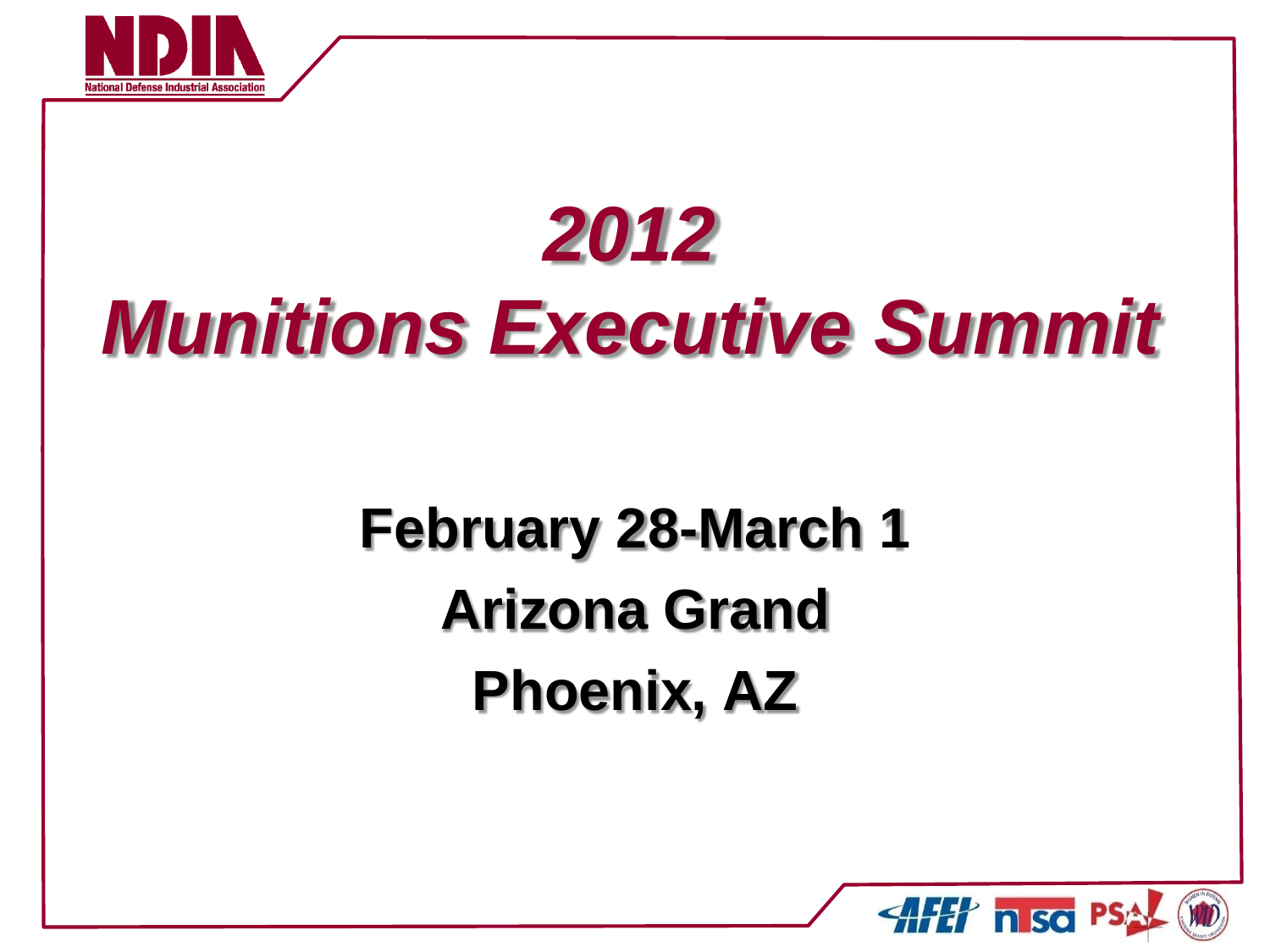

#### *February 29, 2012 - Morning*

- **8:00** Welcome& Opening Remarks *Mr. Tim Bagniefski, Chair, Munitions Technology Division, NDIA MG Barry Bates, USA (Ret), Vice President, Operations, NDIA*
- **8:15** Government Keynote Address *[Mr. Matthew Donahue](Briefs/022912_Donohue_Munitions Conference.ppt)*
- **9:00** Congressional Budget Perspective *[Mr. Lee Dixson](Briefs/Lee Dixson.pptx)*
- **9:45** Break Ballroom Foyer
- **10:15** Ammunition Enterprise Cross-Service Panel Moderator: *[BG Jonathan Maddux](Briefs/JonathanMaddux_Updated.pptx)* Panelists: *[BG\(P\) Gustave Perna](Briefs/GustavePerna.ppt), [CAPT Jeffrey Horton](Briefs/NDIA MES 2012 NAVSEA Final V2.pptx), [Mr. Barry Pike](Briefs/BarryPike.ppt), [Col Perry Oaks](Briefs/Col Oaks.pptx)*
- **11:45** MES Awards

**12:00** Lunch – Foxtail / Ironwood

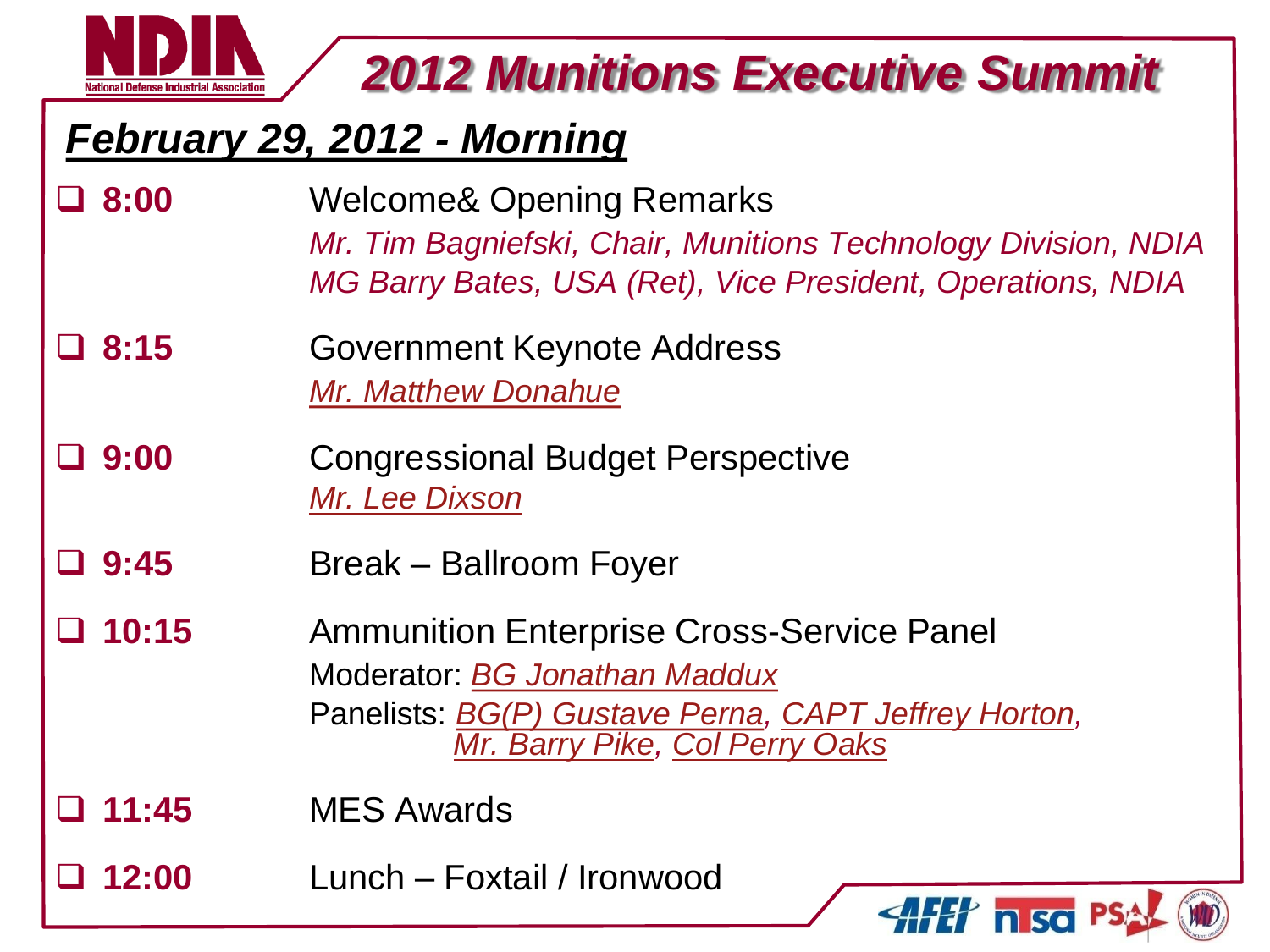

#### *February 29, 2012 – Afternoon*

- **1:00** DoD Perspectives & Priorities *[Mr. Jose Gonzalez,](Briefs/JoseGonzalez.pptx) Deputy Director, OSD Land Warfare & Munitions*
- **1:45** Industry Panel: Achieving Efficiencies & Better Buying Power Moderator: *Mr. Tim Bagniefski* Panelists: *[Ms. Karen Davies](Briefs/Davies.pptx), [Mr. Kevin Knotts](Briefs/Updated_KevinKnotts.pptx), [Mr. Randy Lansing](Briefs/Randy Lansing Brief 2012 MES Industry Panel.pptx), [Mr. Mike Wilson](Briefs/Mike Wilson.pptx), [Mr. Mike Yoh](Briefs/MikeYoh.ppt)*
- **3:00** Break Ballroom Foyer
- **3:30** DoD Laboratory's Munitions Projects *[Dr. Dave Brown](Briefs/Munitions brief input DRAFT v9  120224.pptx), Defense Program Director, LLNL*
- **4:00** US Army Munitions Requirements Moderator: *[Ms. Sue Carlson](Briefs/Sue Carlson.pptx)* Panelists: *[Mr. Bob Grubbs](Briefs/Robert Grubbs.ppt), [Mr. Robert Ransom,](Briefs/BobbyRansom.ppt) [Mr. Jeff Brooks](Briefs/JeffBrooks.ppt)*
- **5:30** Grand Reception Paseo

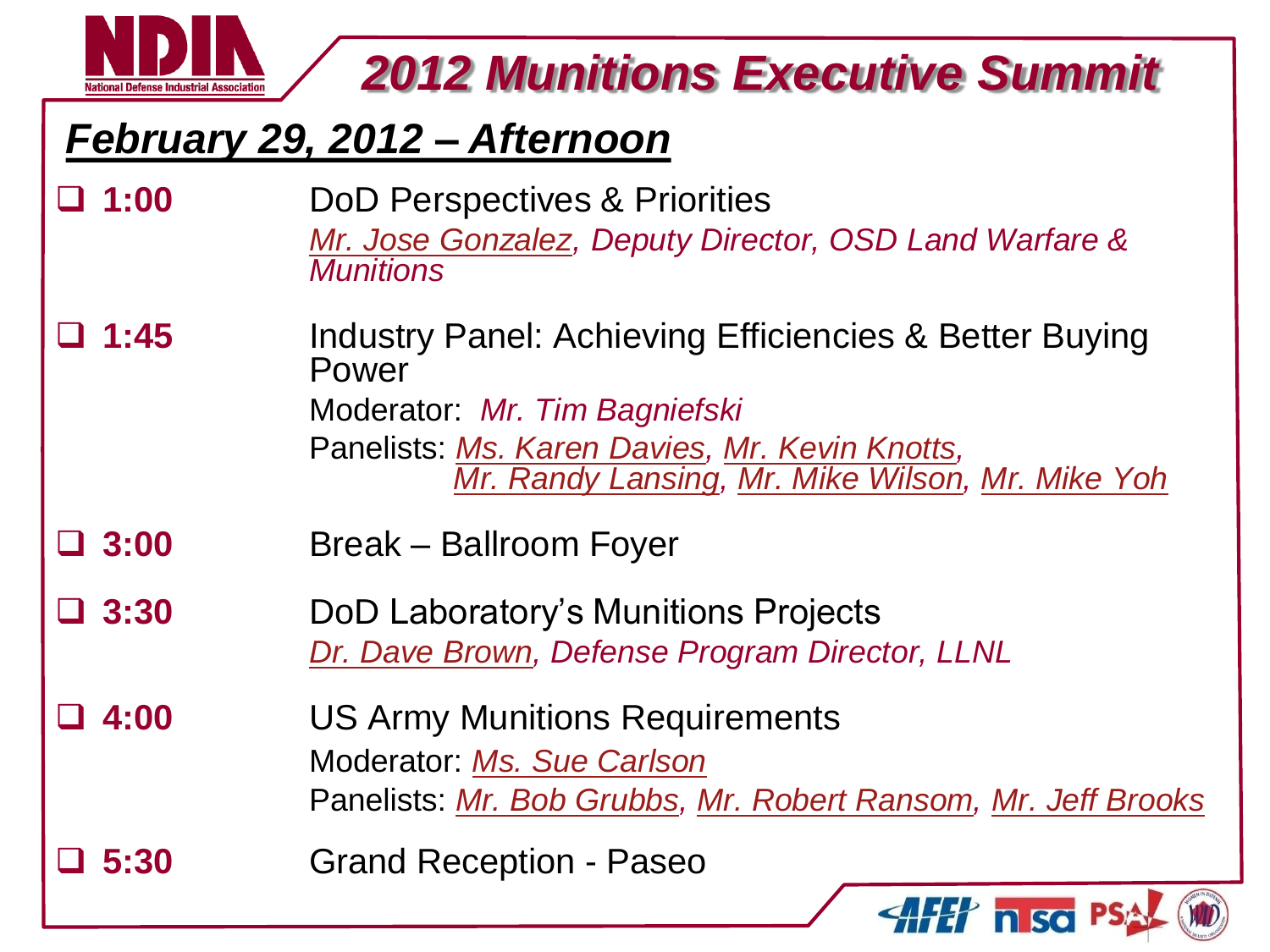

#### *March 1, 2012*

- **8:00** Administrative Remarks *Mr. Tim Bagniefski*
- **8:15** DOTC: Industry Perspective *[Mr. Tony Melita,](Briefs/Tony Melita.ppt) Special Advisor, NWEC/DOTC Director*
- **9:00** Industrial Committee of Ammunitions Producers (ICAP) Report *[Mr. Mike Wilson](Briefs/Mike Wilson-ICAP.pptx), President, General Dynamics-OTS*

#### **9:30** Break

- **10:00** PM Acquisition Panel Moderator: *[Mr. Jim Shields](Briefs/1)  Shields MES Acq Panel Feb12 v2 minus notes.pptx)* Panelists: *[COL Jeff Wilson,](Briefs/JeffWilson.pptx) [COL Scott Turner](Briefs/Scott Turner.pptx), [COL Steve Cummings](Briefs/StevenCummings.pptx), [Mr. Bill Sanville](Briefs/WilliamSanville.pptx), [Ms. Patti Felth](Briefs/PattiFelth.pptx)*
- **11:30** Closing Remarks / Adjournment
- **12:30** Golf Tournament